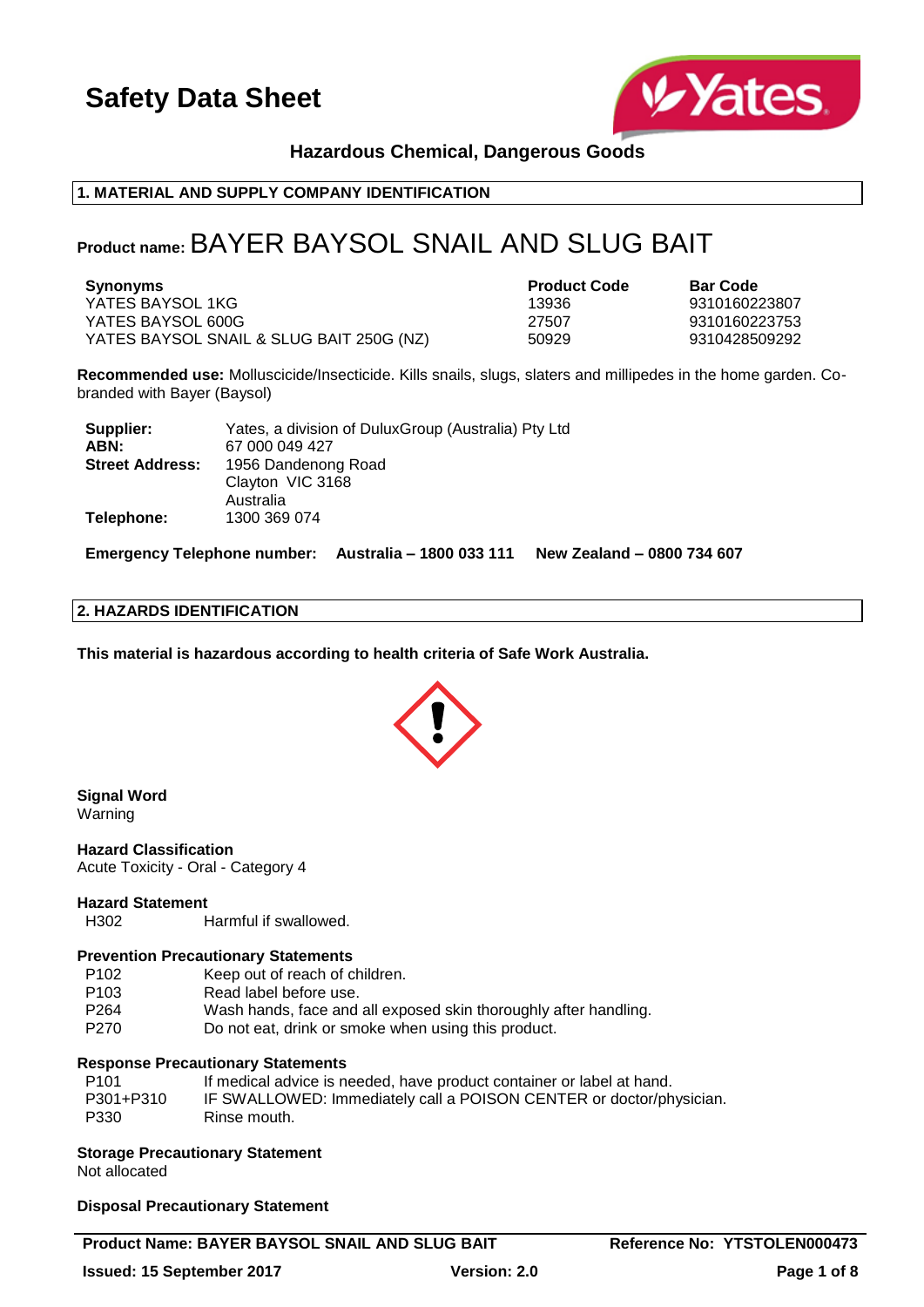

P501 Dispose of contents/container in accordance with local, regional, national and international regulations.

### **Poison Schedule:** S5. Caution

# **DANGEROUS GOOD CLASSIFICATION**

Classified as Dangerous Goods by the criteria of the "Australian Code for the Transport of Dangerous Goods by Road & Rail" and the "New Zealand NZS5433: Transport of Dangerous Goods on Land".

### **Dangerous Goods Class:** 9

Australian Special Provisions; AU01: Environmentally Hazardous Substances meeting the description of UN 3077 or UN 3082 are not subject to this Code (ADG 07) when transported by road or rail in;

(a) packagings that do not incorporate a receptacle exceeding 500 Kg (L); or

(b) IBCs.

| 3. COMPOSITION INFORMATION                                                                                                                                             |                                    |                                                          |
|------------------------------------------------------------------------------------------------------------------------------------------------------------------------|------------------------------------|----------------------------------------------------------|
| <b>CHEMICAL ENTITY</b>                                                                                                                                                 | CAS NO                             | <b>PROPORTION</b>                                        |
| 2,6-Di-tert-butyl-p-cresol<br>Phenol, 3,5-dimethyl-4-(methylthio)-, methylcarbamate<br>Sulfuric acid, calcium salt (1:1)<br>Ingredients determined to be Non-Hazardous | 128-37-0<br>2032-65-7<br>7778-18-9 | $<$ 1 % (w/w)<br>20 g/Kg<br>$1 - 10 \%$ (w/w)<br>Balance |
|                                                                                                                                                                        |                                    | 100%                                                     |

# **4. FIRST AID MEASURES**

If poisoning occurs, contact a doctor or Poisons Information Centre (Phone Australia 131 126, New Zealand 0800 764 766).

**Inhalation:** Remove victim from exposure - avoid becoming a casualty. Remove contaminated clothing and loosen remaining clothing. Allow patient to assume most comfortable position and keep warm. Keep at rest until fully recovered. Seek medical advice if effects persist.

**Skin Contact:** If skin or hair contact occurs, remove contaminated clothing and flush skin and hair with running water. If swelling, redness, blistering or irritation occurs seek medical assistance.

**Eye contact:** If in eyes wash out immediately with water. In all cases of eye contamination it is a sensible precaution to seek medical advice.

**Ingestion:** Rinse mouth with water. If swallowed, do NOT induce vomiting. Give a glass of water to drink. Never give anything by the mouth to an unconscious patient. If vomiting occurs give further water. Immediately call Poisons Centre or Doctor.

**PPE for First Aiders:** Wear safety shoes, overalls, gloves, safety glasses, dust mask. Available information suggests that gloves made from nitrile rubber should be suitable for intermittent contact. However, due to variations in glove construction and local conditions, the user should make a final assessment. Always wash hands before smoking, eating, drinking or using the toilet. Wash contaminated clothing and other protective equipment before storing or re-using.

**Notes to physician:** Treat symptomatically.

| <b>5. FIRE FIGHTING MEASURES</b> |  |
|----------------------------------|--|
|                                  |  |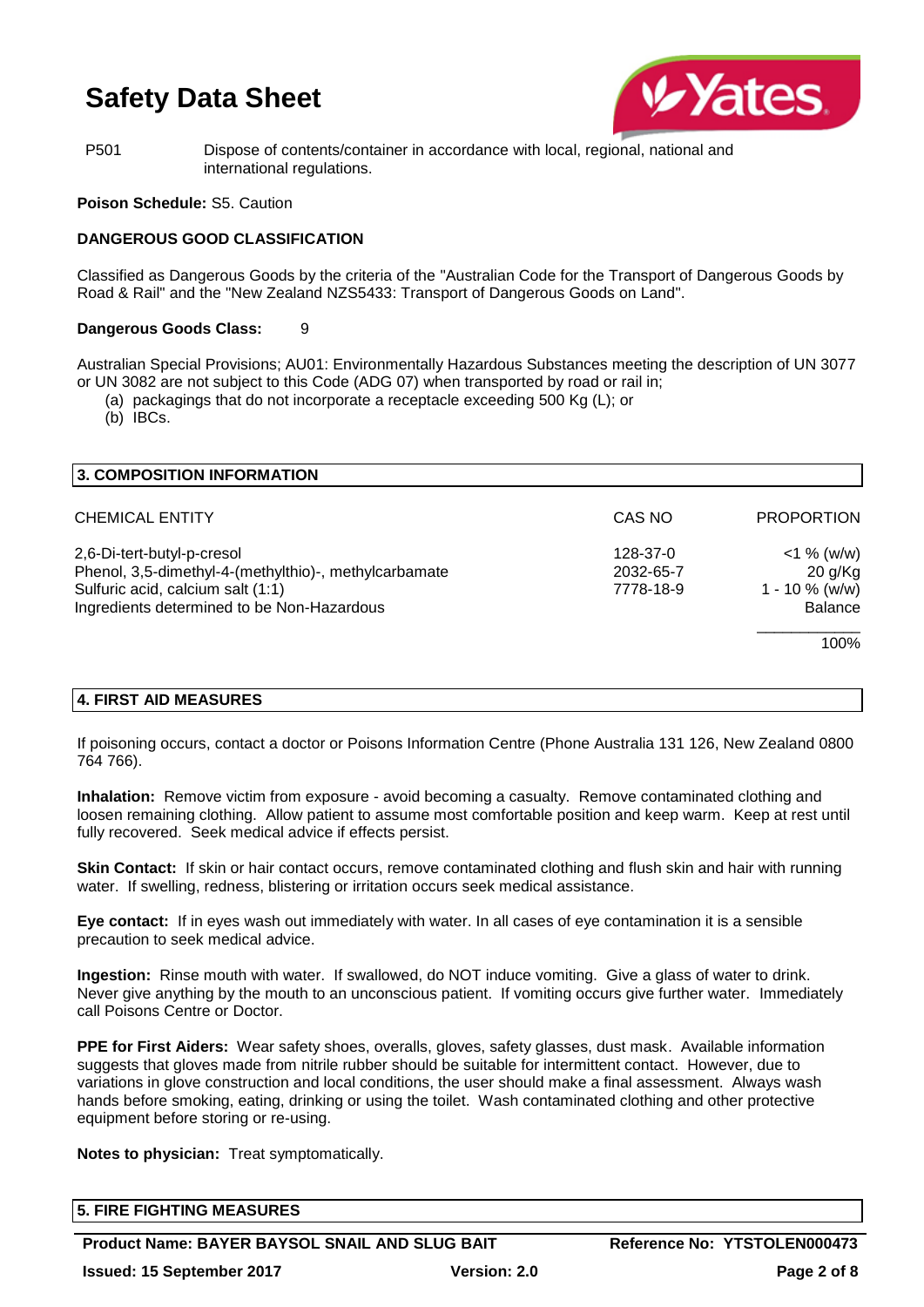

# **Hazchem Code:** 2Z

**Suitable extinguishing media:** If material is involved in a fire use water fog (or if unavailable fine water spray), alcohol resistant foam, standard foam, dry agent (carbon dioxide, dry chemical powder).

**Specific hazards:** Combustible material.

**Fire fighting further advice:** On burning or decomposing may emit toxic fumes. Fire fighters to wear selfcontained breathing apparatus and suitable protective clothing if risk of exposure to vapour or products of combustion or decomposition.

# **6. ACCIDENTAL RELEASE MEASURES**

### **SMALL SPILLS**

Wear protective equipment to prevent skin and eye contamination. Avoid inhalation of vapours or dust. Wipe up with absorbent (clean rag or paper towels). Collect and seal in properly labelled containers or drums for disposal.

### **LARGE SPILLS**

Clear area of all unprotected personnel. Slippery when spilt. Avoid accidents, clean up immediately. Wear protective equipment to prevent skin and eye contamination and the inhalation of dust. Work up wind or increase ventilation. Cover with damp absorbent (inert material, sand or soil). Sweep or vacuum up, but avoid generating dust. Collect and seal in properly labelled containers or drums for disposal. If contamination of crops, sewers or waterways has occurred advise local emergency services.

### **Dangerous Goods - Initial Emergency Response Guide No:** 47

### **7. HANDLING AND STORAGE**

**Handling:** Avoid eye contact and repeated or prolonged skin contact. Avoid inhalation of dust.

**Storage:** Store in a cool, dry, well-ventilated place and out of direct sunlight. Store away from foodstuffs. Store away from incompatible materials described in Section 10. Store away from sources of heat and/or ignition. Keep container standing upright. Keep containers closed when not in use - check regularly for spills.

This material is classified as a Class 9 Miscellaneous Dangerous Good as per the criteria of the "Australian Code for the Transport of Dangerous Goods by Road & Rail" and/or the "New Zealand NZS5433: Transport of Dangerous Goods on Land" and must be stored in accordance with the relevant regulations.

This material is a Scheduled Poison Schedule 5 (Caution) and must be stored, maintained and used in accordance with the relevant regulations.

### **8. EXPOSURE CONTROLS / PERSONAL PROTECTION**

#### **National occupational exposure limits:**

|                            | TWA |       | STEL                     |                | <b>NOTICES</b> |
|----------------------------|-----|-------|--------------------------|----------------|----------------|
|                            | ppm | mg/m3 | ppm                      | mg/m3          |                |
| 2,6-Di-tert-butyl-p-cresol | ۰   | 10    | $\blacksquare$           | ۰              | ٠              |
| Calcium sulphate           | ۰   | 10    | $\overline{\phantom{a}}$ | $\blacksquare$ | $\blacksquare$ |

As published by Safe Work Australia.

TWA - The time-weighted average airborne concentration over an eight-hour working day, for a five-day working week over an entire working life.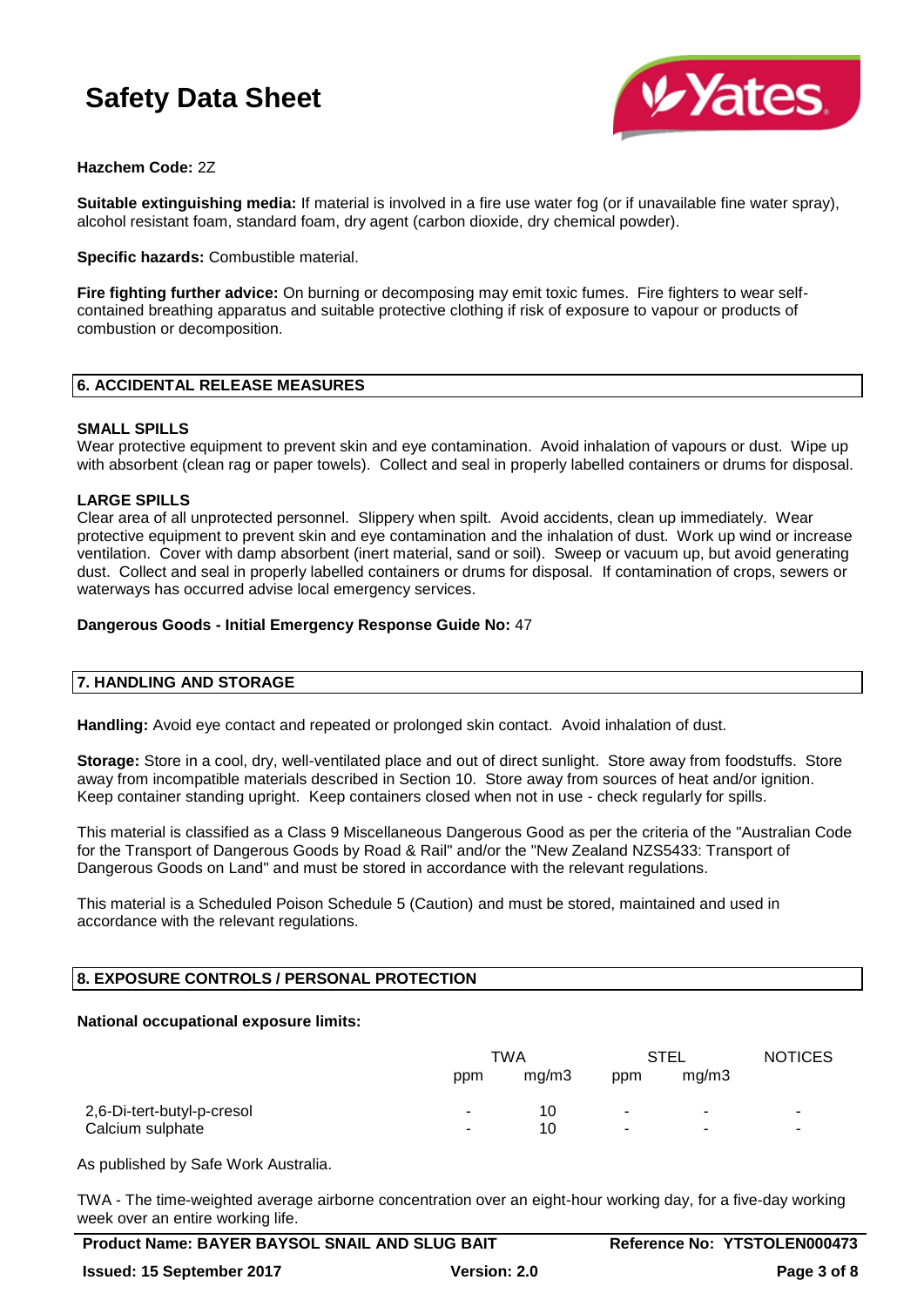

STEL (Short Term Exposure Limit) - the average airborne concentration over a 15 minute period which should not be exceeded at any time during a normal eight-hour workday.

These Exposure Standards are guides to be used in the control of occupational health hazards. All atmospheric contamination should be kept too as low a level as is workable. These exposure standards should not be used as fine dividing lines between safe and dangerous concentrations of chemicals. They are not a measure of relative toxicity.

If the directions for use on the product label are followed, exposure of individuals using the product should not exceed the above standard. The standard was created for workers who are routinely, potentially exposed during product manufacture.

**Biological Limit Values:** As per the "National Model Regulations for the Control of Workplace Hazardous Substances (Safe Work Australia)" the ingredients in this material do not have a Biological Limit Allocated.

**Engineering Measures:** Ensure ventilation is adequate to maintain air concentrations below Exposure Standards. Use only in well ventilated areas. Avoid generating and inhaling dusts. Use with local exhaust ventilation or while wearing dust mask.

**Personal Protection Equipment:** SAFETY SHOES, OVERALLS, GLOVES, SAFETY GLASSES, DUST MASK.

Wear gloves. Wash hands after use.

Wear safety shoes, overalls, gloves, safety glasses, dust mask. Available information suggests that gloves made from nitrile rubber should be suitable for intermittent contact. However, due to variations in glove construction and local conditions, the user should make a final assessment. Always wash hands before smoking, eating, drinking or using the toilet. Wash contaminated clothing and other protective equipment before storing or reusing.

**Hygiene measures:** Keep away from food, drink and animal feeding stuffs. When using do not eat, drink or smoke. Wash hands prior to eating, drinking or smoking. Avoid contact with clothing. Avoid eye contact and repeated or prolonged skin contact. Avoid inhalation of dust. Ensure that eyewash stations and safety showers are close to the workstation location.

### **9. PHYSICAL AND CHEMICAL PROPERTIES**

| Form:<br>Colour:<br>Odour:              | Pellet<br>Blue<br>Mild, characteristic |                                               |  |  |  |
|-----------------------------------------|----------------------------------------|-----------------------------------------------|--|--|--|
| <b>Solubility:</b>                      |                                        | Insoluble in water. Pellet swells with water. |  |  |  |
| Specific Gravity (20 °C):               |                                        | N Av                                          |  |  |  |
| <b>Relative Vapour Density (air=1):</b> |                                        | N App                                         |  |  |  |
| Vapour Pressure (20 °C):                |                                        | N App                                         |  |  |  |
| Flash Point (°C):                       |                                        | N App                                         |  |  |  |
| Flammability Limits (%):                |                                        | N App                                         |  |  |  |
| Autoignition Temperature (°C):          |                                        | N Av                                          |  |  |  |
| Melting Point/Range (°C):               |                                        | N App                                         |  |  |  |
| <b>Boiling Point/Range (°C):</b>        |                                        | N App                                         |  |  |  |
| Decomposition Point (°C):               |                                        | N Av                                          |  |  |  |
| pH:                                     |                                        | 5.5 - 6.5 (10% Agu sol)                       |  |  |  |
| <b>Viscosity:</b>                       |                                        | N App                                         |  |  |  |
| <b>Partition Coefficient:</b>           |                                        | 3.08 (Methiocarb)                             |  |  |  |
| Total VOC (g/Litre):                    |                                        | N Av                                          |  |  |  |

(Typical values only - consult specification sheet)  $N Av = Not available, N App = Not applicable$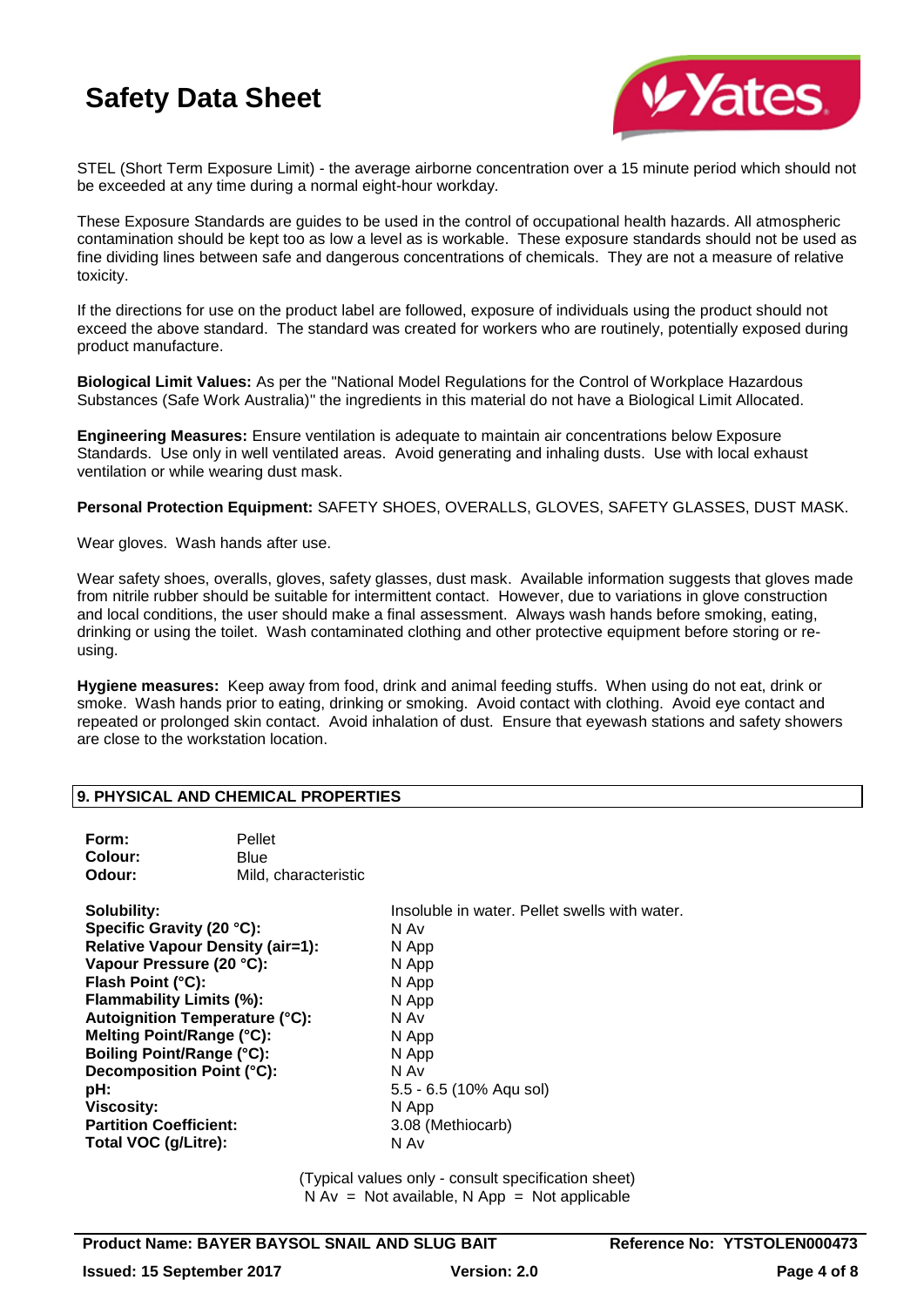

### **10. STABILITY AND REACTIVITY**

**Chemical stability:** This material is thermally stable when stored and used as directed.

**Conditions to avoid:** Elevated temperatures and sources of ignition.

**Incompatible materials:** Oxidising agents.

**Hazardous decomposition products:** Oxides of carbon and nitrogen, smoke and other toxic fumes.

**Hazardous reactions:** No known hazardous reactions.

### **11. TOXICOLOGICAL INFORMATION**

No adverse health effects expected if the product is handled in accordance with this Safety Data Sheet and the product label. Symptoms or effects that may arise if the product is mishandled and overexposure occurs are:

#### **Acute Effects**

**Inhalation:** Material may be an irritant to mucous membranes and respiratory tract.

**Skin contact:** Contact with skin may result in irritation.

**Ingestion:** Harmful if swallowed. Swallowing can result in nausea, vomiting and irritation of the gastrointestinal tract.

**Eye contact:** May be an eye irritant. Exposure to the dust may cause discomfort due to particulate nature. May cause physical irritation to the eyes.

#### **Acute toxicity**

**Inhalation:** This material has been classified as non-hazardous. Acute toxicity estimate (based on ingredients):  $LC50 > 5$  mg/L

LC50 (Rat): >0.224 mg/L (4 hr)

**Skin contact:** This material has been classified as non-hazardous. Acute toxicity estimate (based on ingredients): >2,000 mg/Kg bw

LD50 (Rat): >2,000 mg/kg.bw

**Ingestion:** This material has been classified as a Category 4 Hazard. Acute toxicity estimate (based on ingredients): 300 - 2,000 mg/Kg bw

LD50 (Rat): 500 - 1,000 mg/kg.bw

**Corrosion/Irritancy:** Eye: this material has been classified as not corrosive or irritating to eyes. Skin: this material has been classified as not corrosive or irritating to skin.

**Sensitisation:** Inhalation: this material has been classified as not a respiratory sensitiser. Skin: this material has been classified as not a skin sensitiser.

**Aspiration hazard:** This material has been classified as non-hazardous.

**Specific target organ toxicity (single exposure):** This material has been classified as non-hazardous.

**Chronic Toxicity**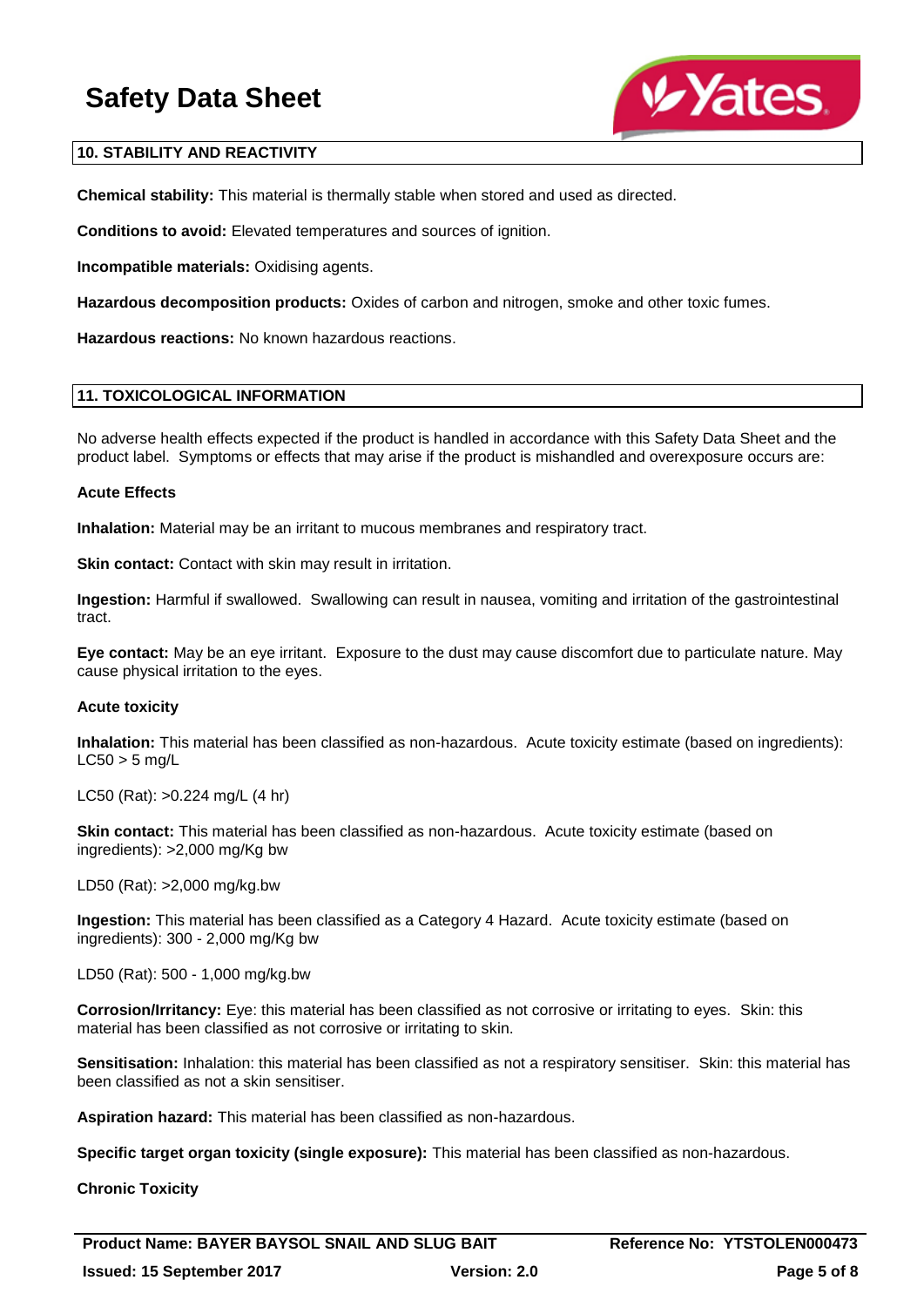

**Mutagenicity:** This material has been classified as non-hazardous.

**Carcinogenicity:** This material has been classified as non-hazardous.

**Reproductive toxicity (including via lactation):** This material has been classified as non-hazardous.

**Specific target organ toxicity (repeat exposure):** This material has been classified as non-hazardous.

### **12. ECOLOGICAL INFORMATION**

Avoid contaminating waterways.

**Acute aquatic hazard:** This material has been classified as non-hazardous. Acute toxicity estimate (based on ingredients): >100 mg/L

48hr EC50 (Daphnia magna): 0.0077 mg/L (Methiocarb) 96hr LC50 (bluegill sunfish): 0.65 mg/L (Methiocarb) 96hr LC50 (rainbow trout): 1.10 mg/L (Methiocarb)

**Long-term aquatic hazard:** This material has been classified as non-hazardous. Non-rapidly or rapidly degradable substance for which there are adequate chronic toxicity data available OR in the absence of chronic toxicity data, Acute toxicity estimate (based on ingredients): >100 mg/L, where the substance is not rapidly degradable and/or BCF  $<$  500 and/or log K<sub>ow</sub>  $<$  4.

**Ecotoxicity:** No information available.

Contact LD50 (bee): 0.375 ug/bee Oral LD50 (avian): 1.33 mg/kg.bw (budgerigar)

**Persistence and degradability:** No information available.

**Bioaccumulative potential:** No information available.

**Mobility:** No information available.

# **13. DISPOSAL CONSIDERATIONS**

Persons conducting disposal, recycling or reclamation activities should ensure that appropriate personal protection equipment is used, see "Section 8. Exposure Controls and Personal Protection" of this SDS.

If possible material and its container should be recycled. If material or container cannot be recycled, dispose in accordance with local, regional, national and international Regulations.

### **14. TRANSPORT INFORMATION**

#### **ROAD AND RAIL TRANSPORT**

Classified as Dangerous Goods by the criteria of the "Australian Code for the Transport of Dangerous Goods by Road & Rail" and the "New Zealand NZS5433: Transport of Dangerous Goods on Land".

Australian Special Provisions; AU01: Environmentally Hazardous Substances meeting the description of UN 3077 or UN 3082 are not subject to this Code (ADG 07) when transported by road or rail in;

(c) packagings that do not incorporate a receptacle exceeding 500 Kg (L); or

(d) IBCs.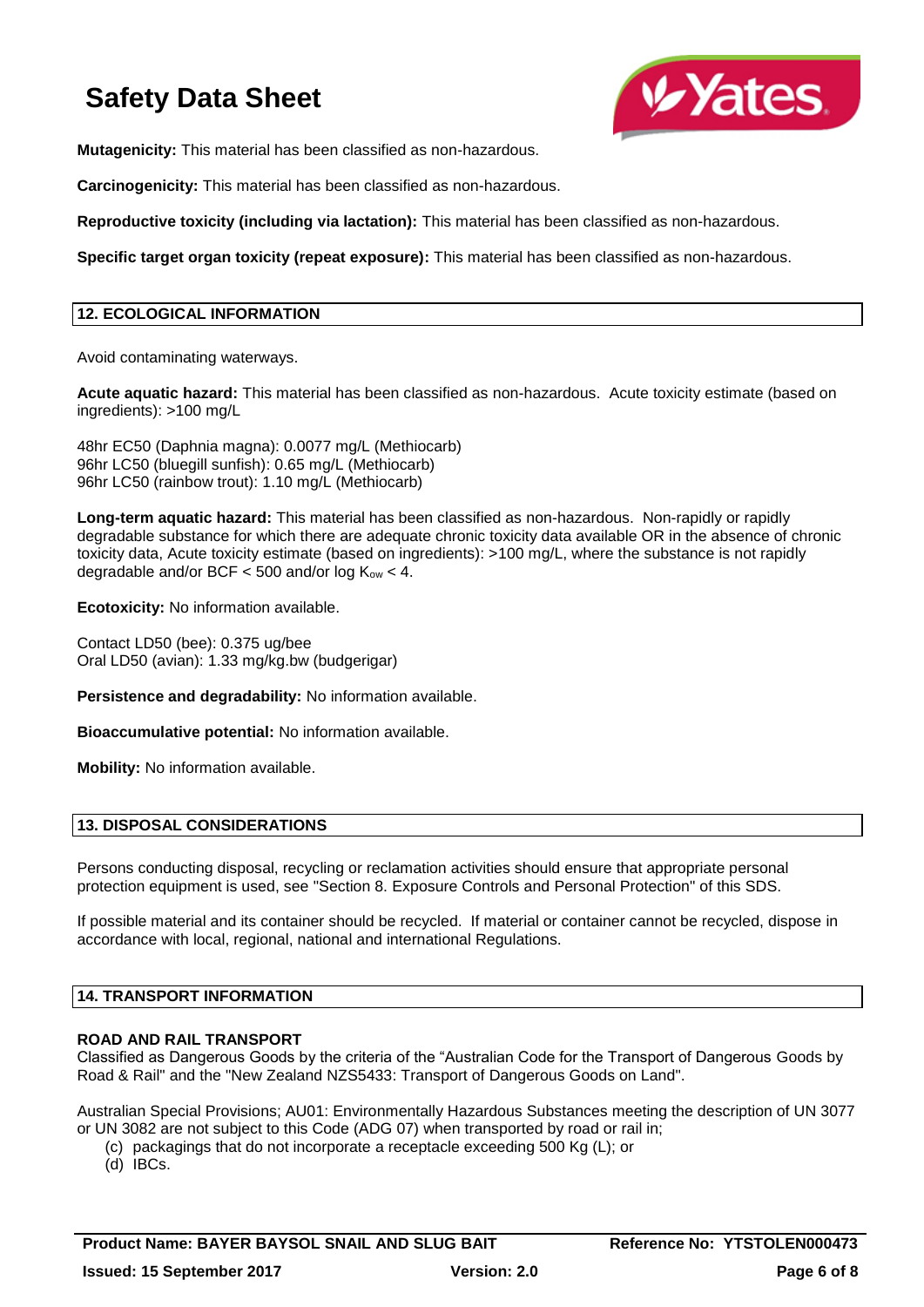



**UN No:** 3077 **Dangerous Goods Class:** 9 **Packing Group:** III **Hazchem Code:** 2Z **Emergency Response Guide No:** 47

**Proper Shipping Name:** ENVIRONMENTALLY HAZARDOUS SUBSTANCE, SOLID, N.O.S. (METHIOCARB)

**Segregation Dangerous Goods:** Not to be loaded with explosives (Class 1). Note 1: Materials that are fire risks are incompatible with oxidising agents (Class 5.1) or organic peroxides (Class 5.2). Exemptions may apply.

### **MARINE TRANSPORT**

Classified as Dangerous Goods by the criteria of the International Maritime Dangerous Goods Code (IMDG Code) for transport by sea. This material is classified as a Marine Pollutant (P) according to the International Maritime Dangerous Goods Code.



**UN No:** 3077 **Dangerous Goods Class:** 9 **Packing Group:** III

**Proper Shipping Name:** ENVIRONMENTALLY HAZARDOUS SUBSTANCE, SOLID, N.O.S. (METHIOCARB)

### **AIR TRANSPORT**

Classified as Dangerous Goods by the criteria of the International Air Transport Association (IATA) Dangerous Goods Regulations for transport by air.



**UN No:** 3077 **Dangerous Goods Class:** 9 **Packing Group:** III

**Proper Shipping Name:** ENVIRONMENTALLY HAZARDOUS SUBSTANCE, SOLID, N.O.S. (METHIOCARB)

### **15. REGULATORY INFORMATION**

#### **This material is not subject to the following international agreements:**

Montreal Protocol (Ozone depleting substances) The Stockholm Convention (Persistent Organic Pollutants) The Rotterdam Convention (Prior Informed Consent)

**Product Name: BAYER BAYSOL SNAIL AND SLUG BAIT Reference No: YTSTOLEN000473**